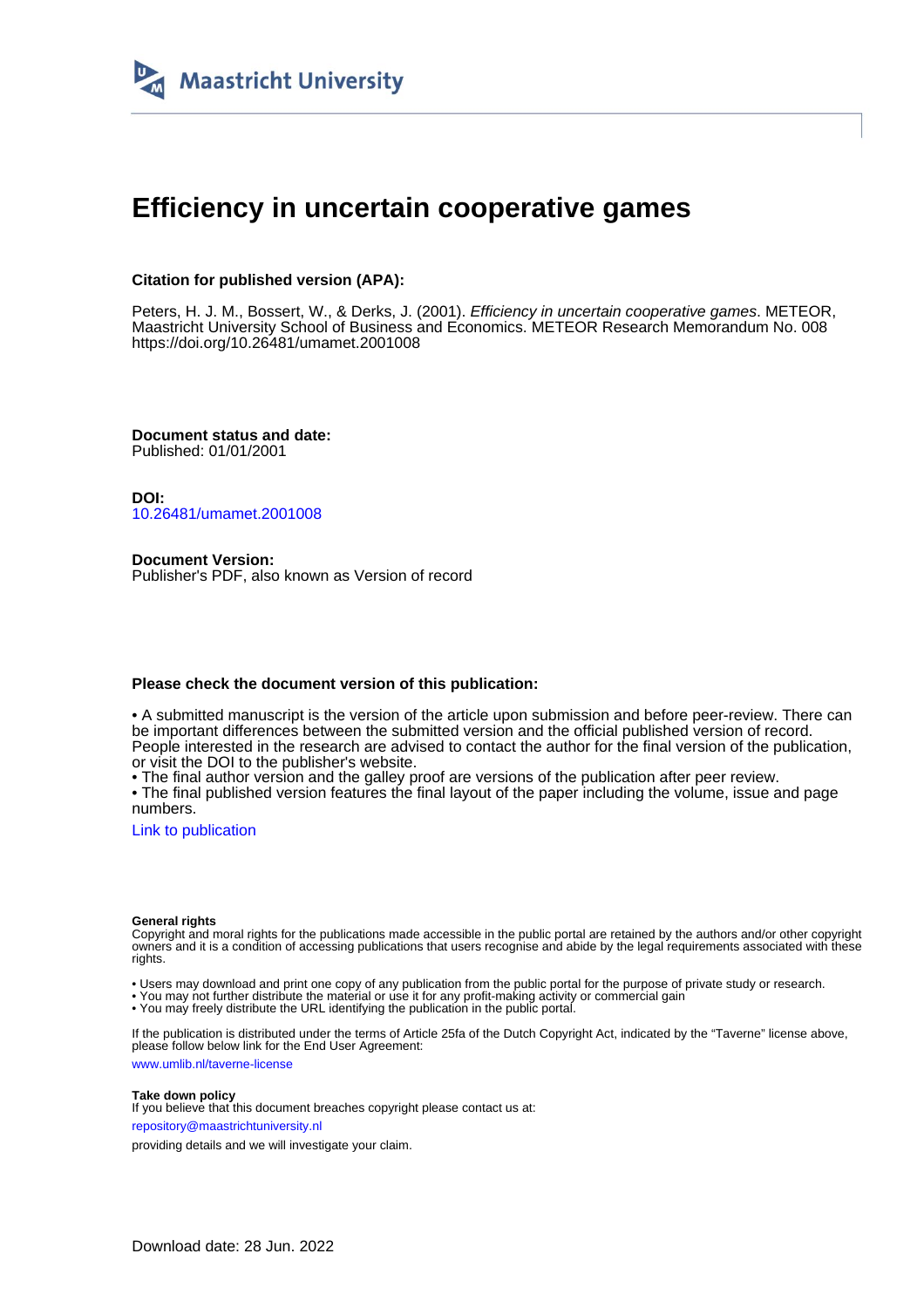# Efficiency in Uncertain Cooperative Games\*

WALTER BOSSERT Département de Sciences Economiques and C.R.D.E. Université de Montréal C.P. 6128, succursale Centre-ville Montréal QC H3C 3J7 Canada e-mail: Walter.Bossert@umontreal.ca

> **JEAN DERKS** Department of Mathematics University of Maastricht P.O. Box 616 6200 MD Maastricht The Netherlands e-mail: jean.derks@math.unimaas.nl

> Hans Peters Department of Quantitative Economics University of Maastricht P.O. Box 616 6200 MD Maastricht The Netherlands e-mail: h.peters@ke.unimaas.nl

> > May 2001

 Financial support from the Centre de Recherche et Developpement en Economique of the Universite de Montreal and the Social Sciences and Humanities Research Council of Canada is gratefully acknowledged.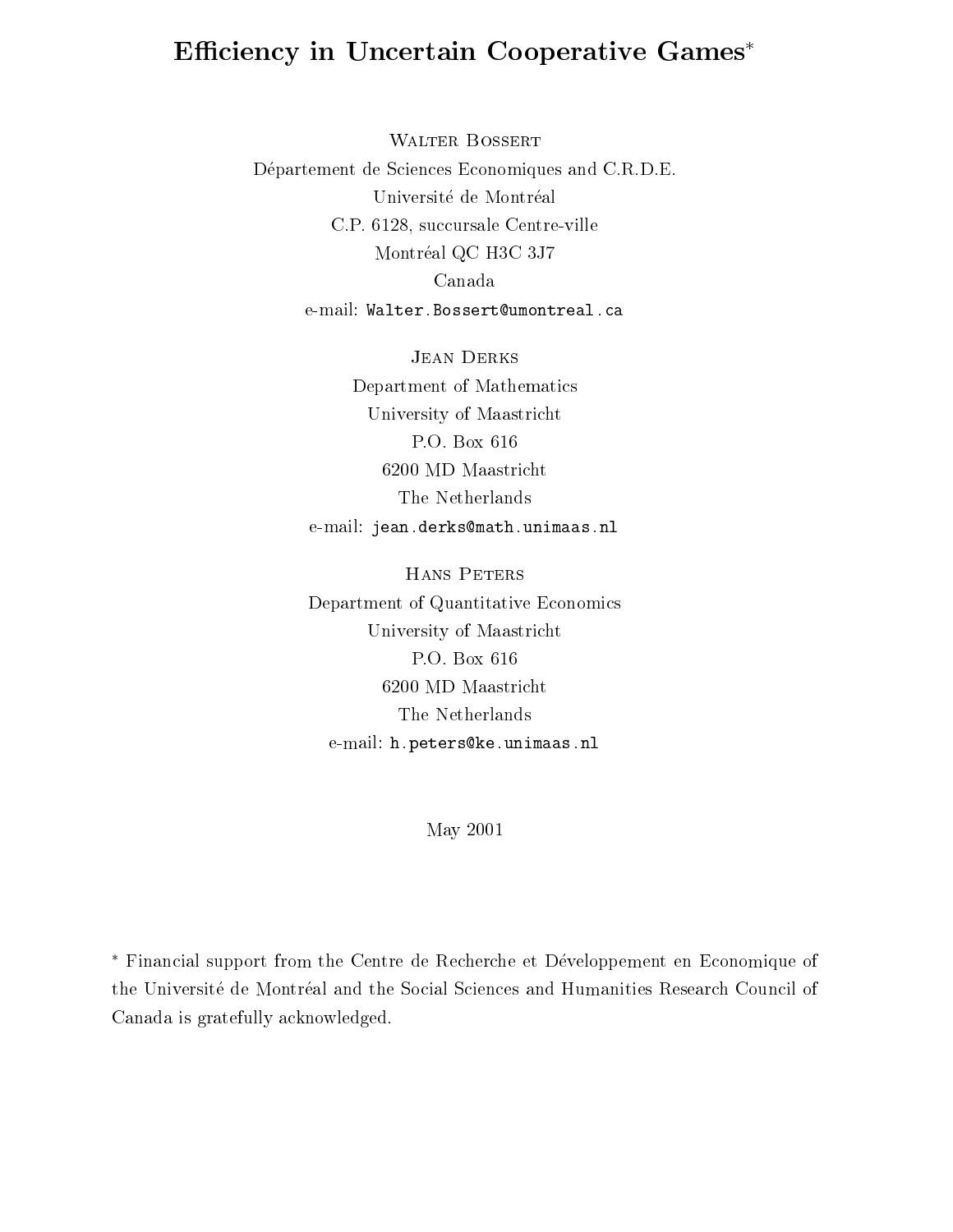## Abstract

A contingent contract in a transferable utility game under uncertainty specifies an outcome for each possible state. It is assumed that coalitions evaluate these contracts by considering the minimal possible excesses. A main question of the paper concerns the existence and characterization of efficient contracts. It is shown that they exist if and only if the set of possible coalitions contains a balanced subset. Moreover, a characterization of values that result in efficient contracts in the case of minimally balanced collections is provided. Journal of Economic Literature Classification Number: C71.

Keywords: Transferable Utility Games, Uncertainty, Balanced Collections.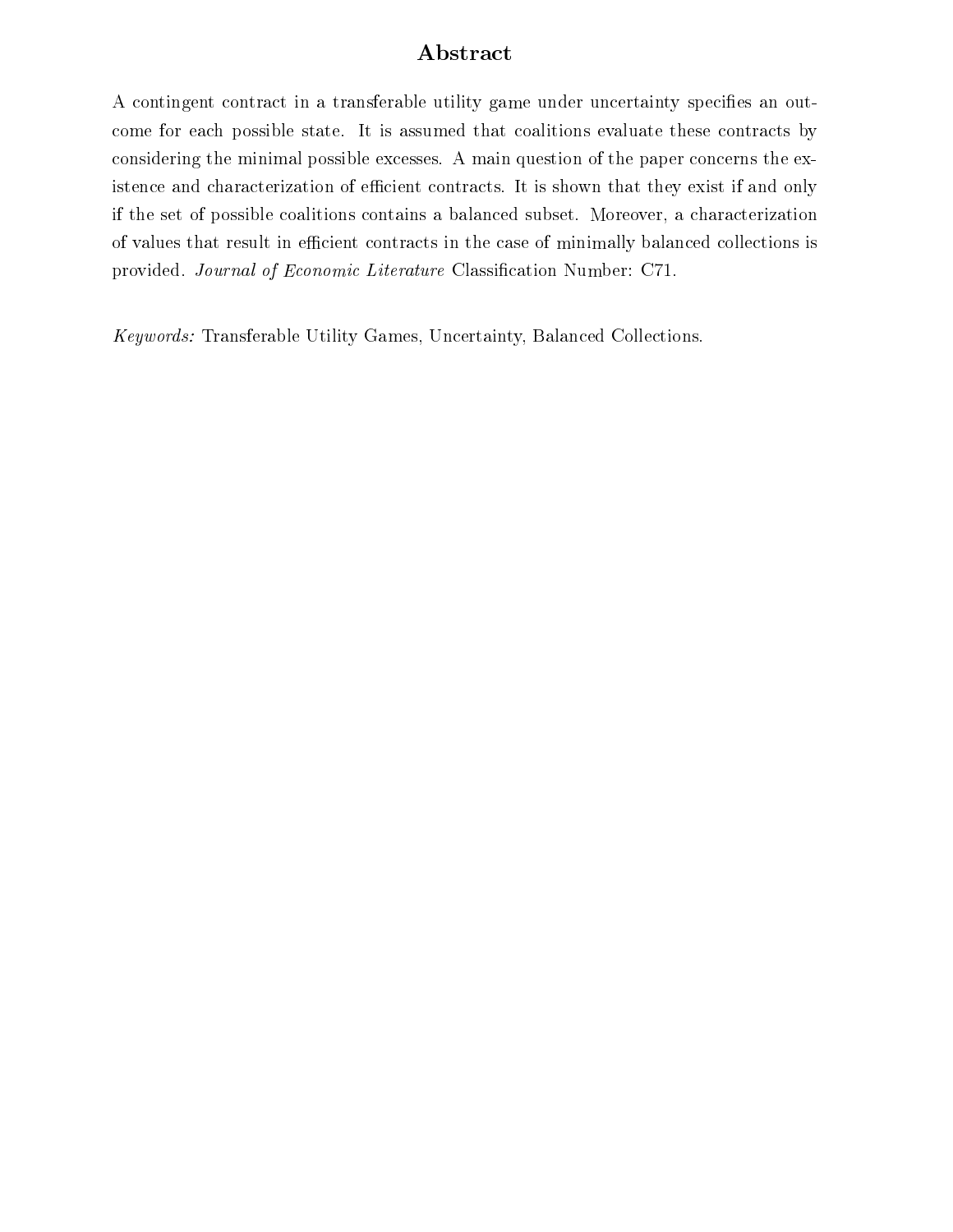#### **Introduction**  $\mathbf{1}$

Consider a group of players facing a cooperative game-theoretic situation of which the data are uncertain. To focus on an example, suppose the players are firms that decide to cooperate, but the demands for the various goods that they produce fluctuate over time, and so do the profits that each coalition of firms could obtain. In order to keep cooperation guaranteed the firms could try to design a contract stating the profit shares of the firms for all contingencies that might arise. For the evaluation of such a contract a firm can use some criterion for decision making under uncertainty. In the present paper it will be assumed that firms wish to be on the safe side and evaluate a contract by its worst case. The central questions that we raise are the following. Can we characterize the contracts that are efficient with respect to this criterion? Do such contracts always exist? Is it possible to assign a solution (for example, a profit sharing agreement) to each certain situation such that this results in contingent contracts under uncertainty that are efficient?

We will study these questions in the context of transferable utility (TU) games, where each coalition is characterized by the payoff it can obtain by cooperation. In line with the above example one may think of these payoffs as representing monetary amounts, such as profits. A cooperative game under uncertainty is a pair of TU games: one of these will be the true game. For an associated pair of payoff vectors, each coalition calculates its minimum gain and uses the resulting numbers to rank such pairs. When we say `each coalition' we mean each coalition in a predestined set of possible coalitions, since in most settings it is natural to assume that not every coalition can form. We look for efficient (Pareto undominated) pairs of vectors. The associated domination relation can be formulated also as a property of payoff vectors in a certain game. Precise definitions of the concepts used here are presented in Section 2.

Section 3 is devoted to studying this domination relation for payoff vectors in certain TU games. The connection with the core and the anti-core is established, and undominated payoff vectors are characterized in terms of balanced sets of coalitions. The results in this section are originally motivated by the analysis of efficient contracts under uncertainty, but they are of independent interest as well.

In Section 4 we consider values—solutions that assign payoff vectors to TU games that always yield an efficient pair in a cooperative game under uncertainty. A complete characterization of these solutions is obtained for the case where the set of allowed coalitions is a minimally balanced collection. This characterization involves monotone paths and,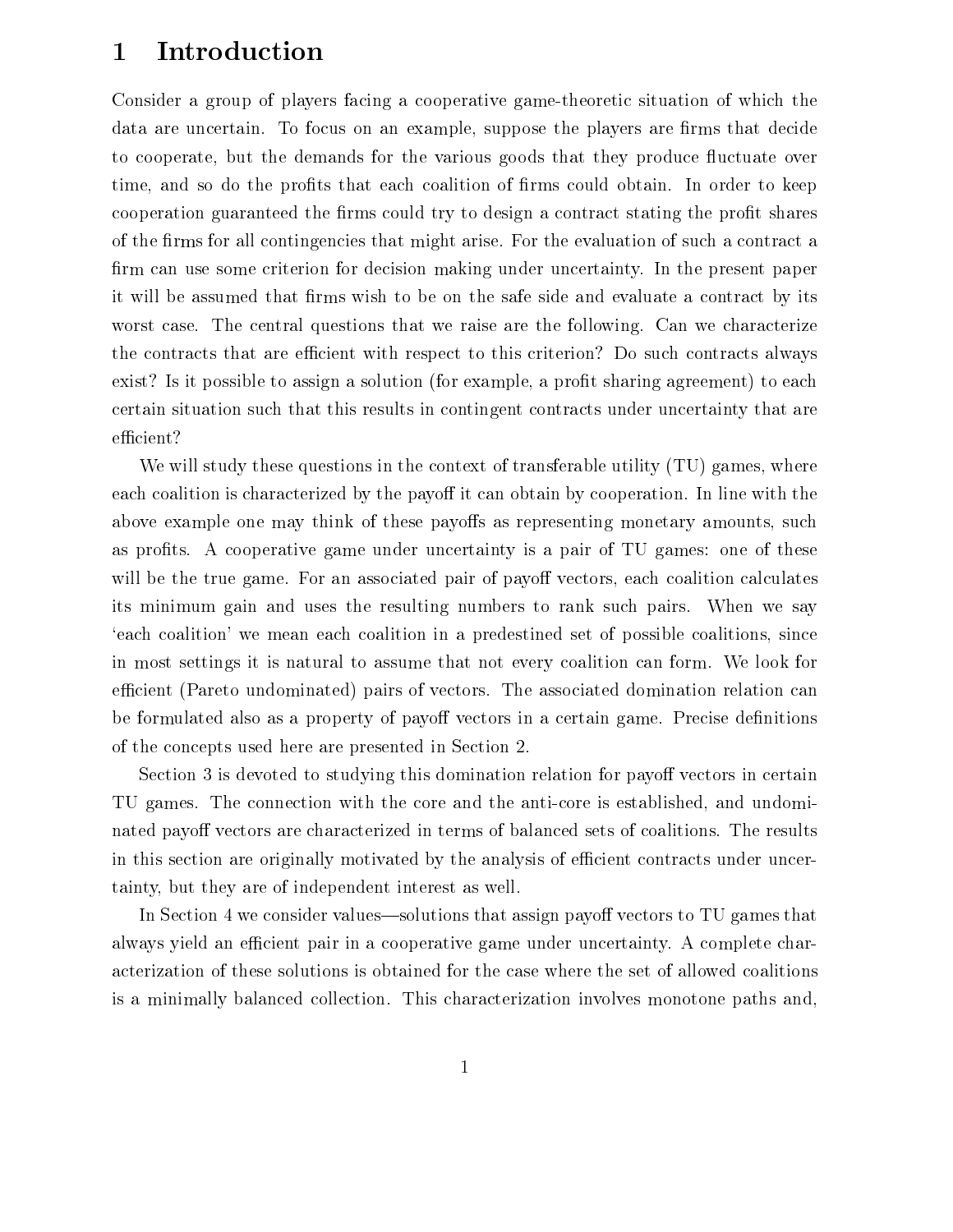thus, a link is established to similar results in the pure bargaining context (Bossert, Nosal and Sadanand, 1996; Bossert and Peters, 2001a,b). Furthermore, an existence result for weakly balanced (but not necessarily minimally balanced) collections is proven. As a byproduct, we also obtain existence of undominated allocations in certain games. Moreover, the results on values can easily be extended to more than two possible states.

We conclude, in Section 5, by briefly discussing a stronger version of the undominatedness property and a related open question.

# 2 Preliminaries

Throughout,  $N = \{1, \ldots, n\}$  is the set of players. Our convention for vector inequalities is the following. For  $x, y \in I\!\!R^+$ ,  $x \geq y$  if  $x_i \geq y_i$  for all  $i \in N$ , and  $x > y$  if  $x_i > y_i$  for all <sup>i</sup> 2 N.

A transferable utility game (TU game) is a pair  $(\mathcal{B}, v)$ , where  $\mathcal B$  is a nonempty set of nonempty strict subsets of N, and v: B[fNg ! IR is <sup>a</sup> mapping assigning to each coalition  $S \in \mathcal{B} \cup \{N\}$  its worth  $v(S)$ . Let  $\mathcal{G}^{\mathcal{B}}$  denote the set of all such TU games. If no confusion is fikely we write  $v$  instead of  $(\mathcal{D}, v)$  and  $\mathcal{G}$  instead of  $\mathcal{G}^+$ . It is understood that whenever we talk about coalitions we mean elements of  $\mathcal{B}\cup\{N\}$ , unless stated otherwise.

For every  $v \in G$  denote by  $F(v)$  the set  $F(v) := \{x \in R^{\sim} : x(v) = v(v) \}$ , where we adopt the notation  $x(S) = \sum_{i \in S} x_i$  for every coalition S. Vectors in  $I\!\!R^N$  are called *allocations*, and vectors in  $F(v)$  are called *efficient* allocations.<sup>1</sup>

A set  $B \subseteq \mathcal{B}$  is balanced if it is either empty or there are positive numbers  $\lambda_S$  ( $S \in B$ ) with  $\sum_{S \in B: i \in S} \lambda_S = 1$  for every  $i \in N$ . The set B is minimally balanced if it is balanced and contains no balanced subset other than the empty set and  $B$  itself. A set of coalitions  $\mathbf{B} = \mathbf{B} \mathbf{B}$  is satisfied if it contains a non-mpty balanced subset. If  $\mathbf{v}$ 

For a subset  $S \subseteq N$ , the indicator vector e is defined by  $e_i = 1$  if  $i \in S$  and  $e_i = 0$ if  $i \notin S$ .

Our notion of dominance is defined as follows.

**Demition 1** For  $w, w \in \mathcal{G}$  and  $y, z \in F(w)$ ,  $y, z \in F(w)$  we say that the pair  $(g, q)$ dominates the pair  $(z, z')$  if for every  $S \in \mathcal{B}$  we have

$$
\min\{q(S) - w(S), q'(S) - w'(S)\} > \min\{z(S) - w(S), z'(S) - w'(S)\}.
$$

If there is no pair  $(q, q')$  dominating  $(z, z')$  then the latter pair is called undominated in (w, w).  $\leq$ 

 $\rm{^{1}In}$  the literature, efficient allocations are also called 'preimputations.'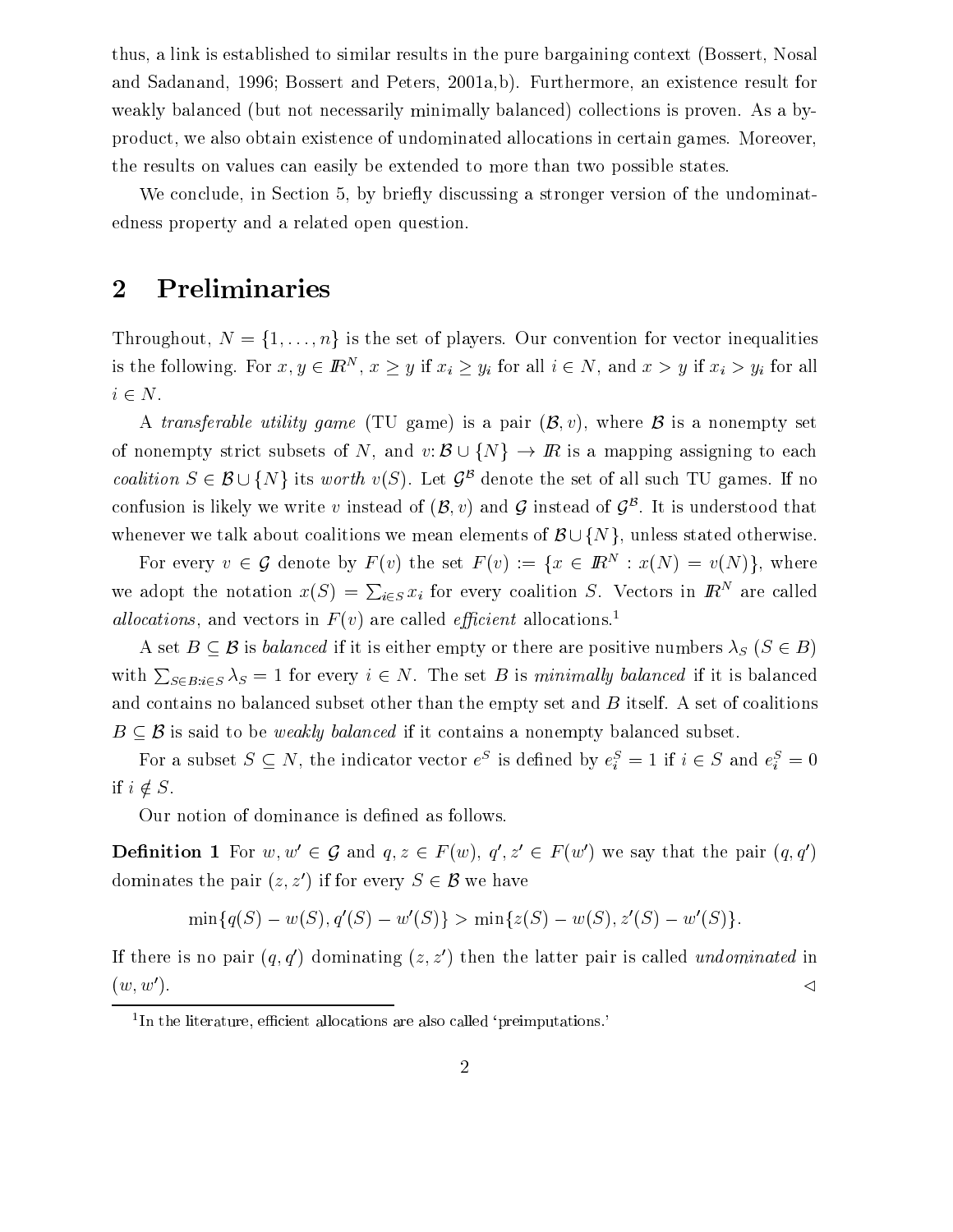The above definition of dominance can be generalized by considering an arbitrary number of possible states when applying the maximin criterion to games under uncertainty. We return to this issue in Section 4, where we demonstrate that, for the purposes of finding domination efficient values, the above formulation in terms of two possible states does not involve any loss of generality.

The purpose of this paper is to identify undominated pairs for pairs of games  $(w, w') \in$ G - G. The interpretation is as follows. Suppose that it is uncertain whether the true game will be  $w$  or  $w$ . A pair (z,z) with  $z \in$   $r(w)$ ,  $z \in$   $r(w)$ , can be seen as a contingent contract among the players written before the uncertainty is resolved. Let  $\beta$ be the relevant set of coalitions, that is, the coalitions that would have the power to upset the contract. We exclude N since by efficiency the payoff to N is fixed. If these coalitions wish to be on the safe side or, alternatively, are pessimistic in the sense of being worst-case maximizers, then undominatedness of the pair  $(z, z')$  means that there is no contract that is better for all coalitions, evaluated in terms of the gains over the coalitional worths.<sup>2</sup> Alternatively, one could demand that there is no contract that is at least as good for all coalitions and strictly better for at least one coalition. This possibility is discussed in Section 5.

Before proceeding with a closer examination of the domination relation in Definition 1, we adopt the notational convention to consider a vector  $x \in I\!\!R^+$  simultaneously as and additive games, where coalitions S 2 B[fM] has worth  $\sim$  1 B[fM]. Further, comparisons worth  $\sim$ of games should be considered coalition-wise: for a subset <sup>B</sup> of coalitions, <sup>v</sup> <sup>w</sup> on <sup>B</sup> means v( $S$ ) w( $S$ ) for every  $S$   $\subset$   $B$  ( which v  $\infty$  will be means v( $S$ )  $\infty$  will sufficiently  $\subset$   $B$  . The minimum of two games,  $\min\{v, w\}$ , on B is the game in which each coalition  $S \in B$ has worth  $\min\{v(S), w(S)\}\)$ . Finally, a sidepayment is a vector  $y \in \mathbb{R}^N$  with  $y(N) = 0$ .

Note that the pair  $(z, z)$  is undominated in  $(w, w) \in \mathcal{G} \times \mathcal{G}$  if, and only if, for all  $q \in F(w)$ ,  $q \in F(w)$ ,

$$
\min\{q - w, q' - w'\} \ge \min\{z - w, z' - w'\} \Rightarrow \min\{q - w, q' - w'\} \not\ge \min\{z - w, z' - w'\}
$$
\non\n
$$
\mathcal{B}.
$$
 In other words, if there is a weak inequality on  $\mathcal{B}$ , there should be at least one  
\ncoalition  $S$  for which equality holds. Letting  $v = w - w'$ ,  $x = z - z'$ , and writing  $y = q - z$ 

and 
$$
y' = q' - z'
$$
, this is equivalent to the following statement. For all side payments  $y, y'$ ,

$$
\min\{x+y, v+y'\} \ge \min\{x, v\} \Rightarrow \min\{x+y, v+y'\} \not> \min\{x, v\} \text{ on } \mathcal{B}.\tag{1}
$$

Thus, we have established that for games  $v, w, w' \in \mathcal{G}$  with  $v = w - w'$  and  $x \in F(v)$ ,  $z \in F(w)$ ,  $z \in F(w)$  with  $x = z - z$  , the pair  $(z, z)$  is undominated in (w, w) if, and only

<sup>&</sup>lt;sup>2</sup>These gains are also referred to as 'excesses' in some contributions.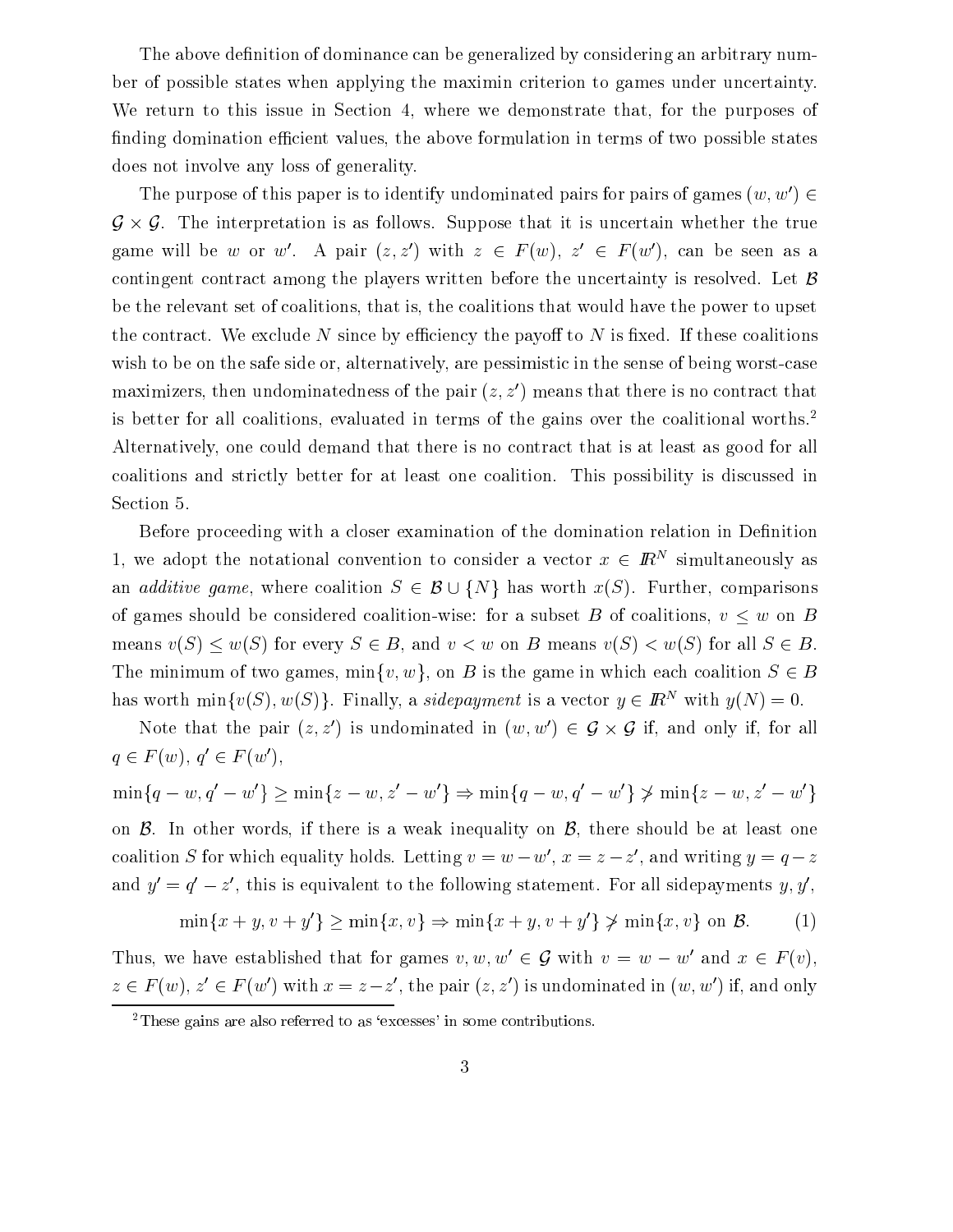if, (1) holds for all sidepayments y, y'. This property of x is formalized in the following definition.

 $\blacksquare$  . The contract  $\blacksquare$   $\blacksquare$   $\blacksquare$   $\blacksquare$   $\blacksquare$   $\blacksquare$   $\blacksquare$   $\blacksquare$   $\blacksquare$   $\blacksquare$   $\blacksquare$   $\blacksquare$   $\blacksquare$   $\blacksquare$   $\blacksquare$   $\blacksquare$   $\blacksquare$   $\blacksquare$   $\blacksquare$   $\blacksquare$   $\blacksquare$   $\blacksquare$   $\blacksquare$   $\blacksquare$   $\blacksquare$   $\blacksquare$   $\blacksquare$   $\blacksquare$   $\bl$ sidepayments  $y, y'$ .

Thus, an efficient allocation x in a game v is undominated if it is impossible to redistribute <sup>x</sup> and at the same time make sidepayments between coalitions in such a way that all coalitions in  $\beta$  are better off when evaluated in terms of the minimum of their payoffs and their coalitional worths.

#### Undominated Allocations 3

In this section the focus is on undominated allocations in a game. Naturally, the results have direct implications for undominated pairs in an uncertain cooperative game.

### 3.1 Characterization of Undominated Allocations

In order to characterize undominated payoff vectors in a TU game, we begin by stating some preliminary results.

The following lemma is a variation on a result of Derks and Peters (1998) and Zumsteg (1995), and gives an important relation between sidepayments and balanced sets. Its proof is based on Farkas' Lemma.

**Lemma 1** Let  $\emptyset \neq B \subseteq B' \subseteq \mathcal{B}$ . Then the following two statements are equivalent.

- (a) For every sidepayment  $y \in \mathbb{R}^N$  with  $y(S) > 0$  for all  $S \in B'$  there is an  $\hat{S} \in B$  with  $y\cup y=0.$
- (b)  $\mathbf{D}$  contains a balanced subset C with  $\mathbf{C} \sqcup \mathbf{D} \neq \emptyset$ .

**Proof.** Assume that (a) holds and let y and  $\hat{S}$  be as in (a). Hence  $y \cdot e^N > 0$ ,  $y \cdot -e^N > 0$ .  $y \cdot e^s \geq 0$  for all  $S \in B'$ , and  $y \cdot -e^s \geq 0$ . Then Farkas' Lemma implies that  $-e^s$  is a nonnegative weighted sum of the indicator vectors of the coalitions in  $D$  ,  $e$  , and  $-e$  , Therefore,

$$
-e^{\hat{S}} = \lambda_N e^N - \mu_N e^N + \sum_{T \in B'} \lambda_T e^T
$$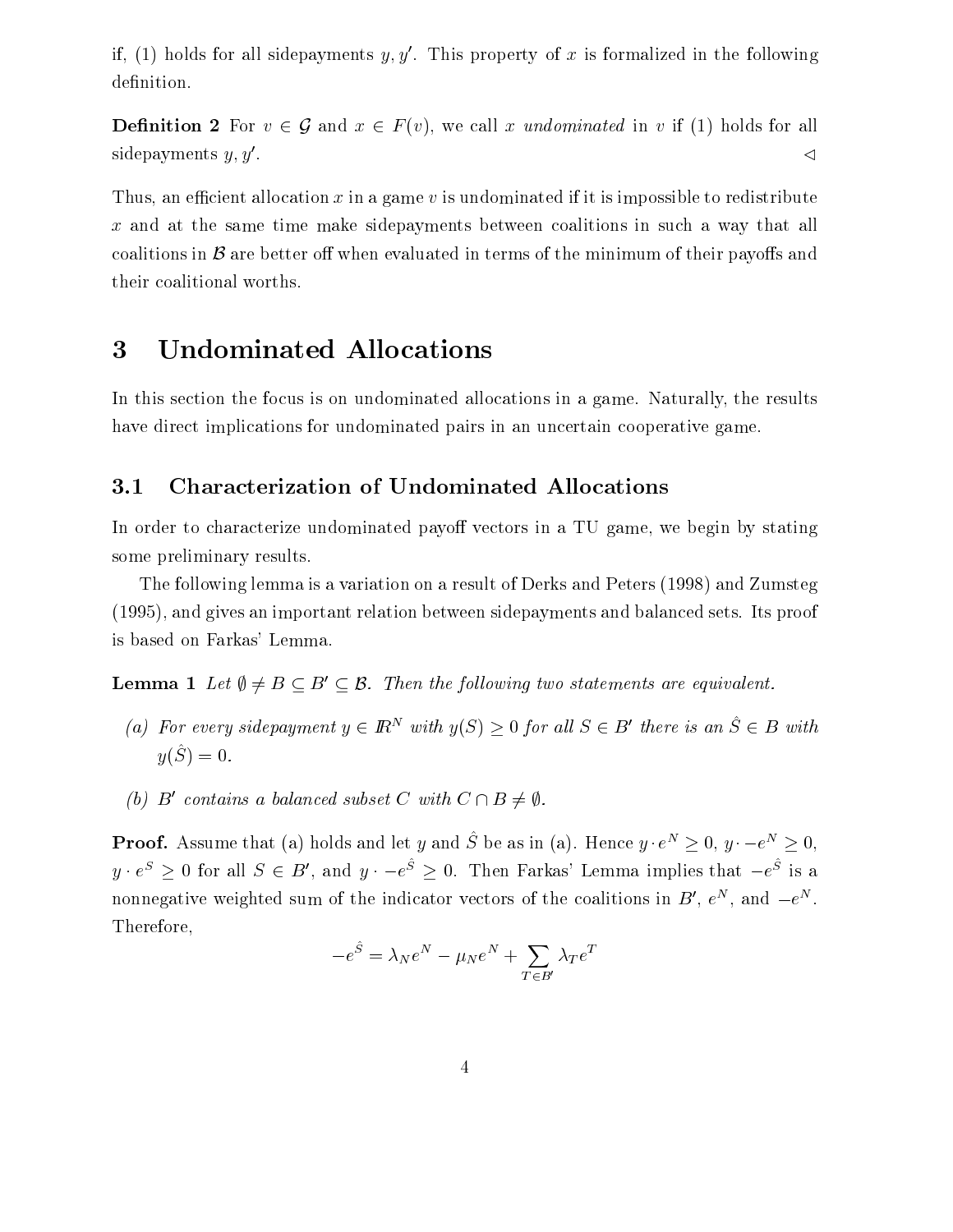with  $\lambda_N, \mu_N, \lambda_T$  (T  $\in B'$ ) nonnegative. Observe that  $\lambda_N < \mu_N$  and therefore there exist weights  $\gamma_T$  ( $\textit{I} \in D$  ) with  $\gamma_{\hat{S}} > 0$  such that

$$
e^N = \sum_{T \in B'} \gamma_T e^T.
$$

Define  $C := \{ I \in D : \gamma_T > 0 \}$ . Then C is balanced and contains  $S$ , hence  $C \sqcup D \neq \emptyset$ . This proves (b).

For the converse, let C as in (b) and y a sidepayment with  $y(\beta) \geq 0$  for all  $\beta \in B$ . Let  $\lambda_S > 0$  ( $S \in C$ ) be balancing weights. Then

$$
0 = y \cdot e^N = y \cdot \left(\sum_{S \in C} \lambda_S e^S\right) = \sum_{S \in C} \lambda_S y(S),
$$

hence  $y(S) = 0$  for all  $S \in C$ . This holds in particular for all  $S \in C \cap B$ .

By taking  $B = C$  in (b) of Lemma 1 the following corollary is immediate.

 $\bf$  Corollary 1 If  $D$  is weakly balanced then for every sidepayment y with  $y > 0$  on  $D$ there is an  $S \in B$  with  $y(S) \equiv 0$ .

For an efficient allocation x and a game v we denote by  $H(x, v)$  the set of coalitions S that strictly prefer x over their worth in v, that is,  $x(S) > v(S)$ . Further,  $E(x, v)$  denotes the set of coalitions, other than N, which are indifferent between x and v, and  $L(x, v)$ denotes the set of coalitions that are worse off with x. The sets  $HE(x, v)$  and  $LE(x, v)$ denote the unions of  $H(x, v)$  and  $L(x, v)$  with  $E(x, v)$ , respectively. Note that all these sets are subsets of  $\mathcal{B}$ , that is, they do not include N.

We are now sufficiently equipped to characterize undominated allocations. Let the allocation in the categories v be economic that is,  $\mathbf{r} \in \mathbf{r}$  (v). Suppose  $\mathbf{r}$  is understanding. Then, by  $(1)$ , for all sidepayments y,

$$
\min\{x+y, v\} \ge \min\{x, v\} \Rightarrow \min\{x+y, v\} \not> \min\{x, v\} \text{ on } \mathcal{B}
$$
 (2)

and

$$
\min\{x, v + y'\} \ge \min\{x, v\} \Rightarrow \min\{x, v + y'\} \not> \min\{x, v\} \text{ on } \mathcal{B}.
$$
 (3)

The first implication ensures that it is not possible to redistribute the allocation x such their worth. The second implication shows that an undominated allocation is robust with respect to a 'sidepayment' perturbation of the game.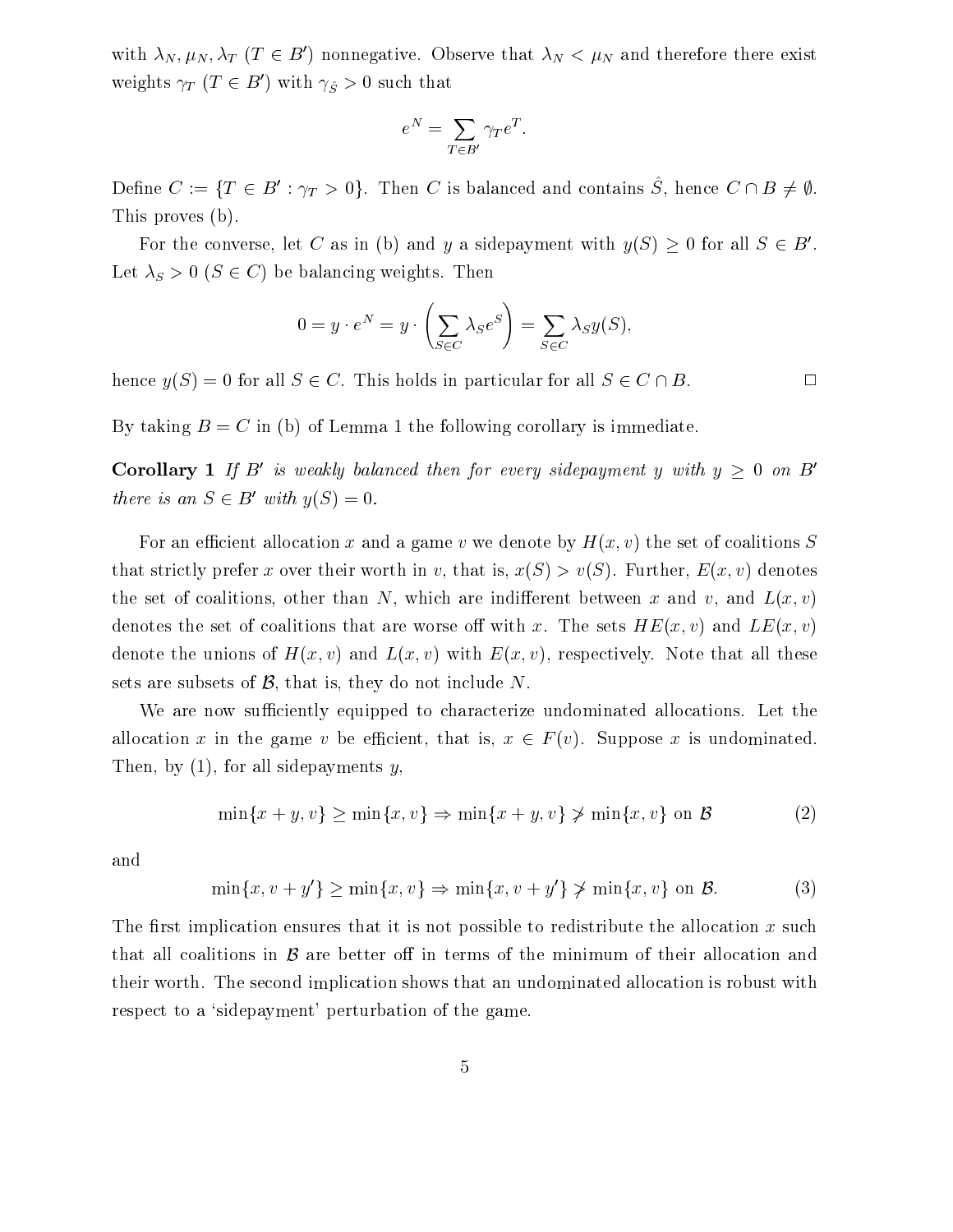$\mathcal{L}$  and  $\mathcal{L}$  and  $\mathcal{L}$  are following  $\mathcal{L}$  . Then the following statements are equivalent.

- (a) x satisfies  $(2)$ .
- (b) Either  $HE(x, v) \neq \emptyset$  or  $H E(x, v) = \emptyset$  and  $L(x, v)$  is weakly balanced].

**Proof.** In order to prove the implication (a) $\Rightarrow$ (b), suppose that x satisfies (2) and  $HE(x, v) = \emptyset$ . Then for any sidepayment y with  $y \ge 0$  on  $\mathcal{B}$ , (2) implies that  $y(S) = 0$  for some  $S \subset \mathcal{D}$  such that  $S$  is defining  $\mathcal{D}$  contains a balanced subset intersecting  $B(w)$ .  $S = \{x_i, y_i, y_j\}$  is the set of the set of  $\{x_i, y_j\}$  becomes the set of  $\{x_i, y_j\}$ 

For the converse implication, let y be a sidepayment satisfying the premise in  $(2)$ . First suppose that  $HE(x, v) \neq \emptyset$ . Then there is an  $S \in \mathcal{B}$  with  $x(S) \geq v(S)$ . So  $\min\{x(S) + y(S), v(S)\} \leq v(S) = \min\{x(S), v(S)\}\$ , so that (2) holds. Next suppose that  $HE(x, v) = \emptyset$  and  $L(x, v) = \mathcal{B}$  contains a nonempty balanced collection. Then  $\min\{x(S) + y(S), v(S)\} \geq x(S)$  for all  $S \in \mathcal{B}$ , so by Corollary 1 there is an  $S \in \mathcal{B}$  with  $y(S) = 0$ , so that also in this case (2) holds.

The proof of the following lemma is similar and left to the reader.

 $\textbf{I} = \textbf{I} \times \textbf{I}$  is a following statement are equivalent. Then the following statements are equivalent.

- (a) x satisfies  $(3)$ .
- (b) Either  $LE(x, v) \neq \emptyset$  or  $/LE(x, v) = \emptyset$  and  $H(x, v)$  is weakly balanced].

In order to characterize undominated allocations, that is, allocations satisfying (1), we need more than the conjunction of conditions (b) in Lemmas 2 and 3. In particular, we obtain

**Theorem 1** An efficient allocation x is undominated in the game v if, and only if,  $HE(x, v)$  is weakly balanced or  $LE(x, v)$  is weakly balanced.

**Proof.** Let x be an efficient allocation in the game v satisfying  $(1)$ . Then x also satisfies (2) and (3), and by Lemmas 2 and 3 the only-if direction is proved if  $HE(x, v)$  or  $LE(x, v)$ are empty. Suppose therefore that these sets both are nonempty. Also suppose, contrary to what we wish to prove, that neither of them is weakly balanced. Hence by Corollary 1 applied to  $LE(x, v)$  there is a sidepayment that is positive on  $LE(x, v)$ . By multiplying this sidepayment with a sufficiently small positive number we obtain a sidepayment  $\hat{y}$ with  $\hat{y}(S) > 0$  for all  $S \in LE(x, v)$  and such that  $x(S) + \hat{y}(S) > v(S)$  for all  $S \in H(x, v)$ . Similarly, we can construct a sidepayment  $\tilde{y}$  with  $\tilde{y}(S) > 0$  for all  $S \in HE(x, v)$  and with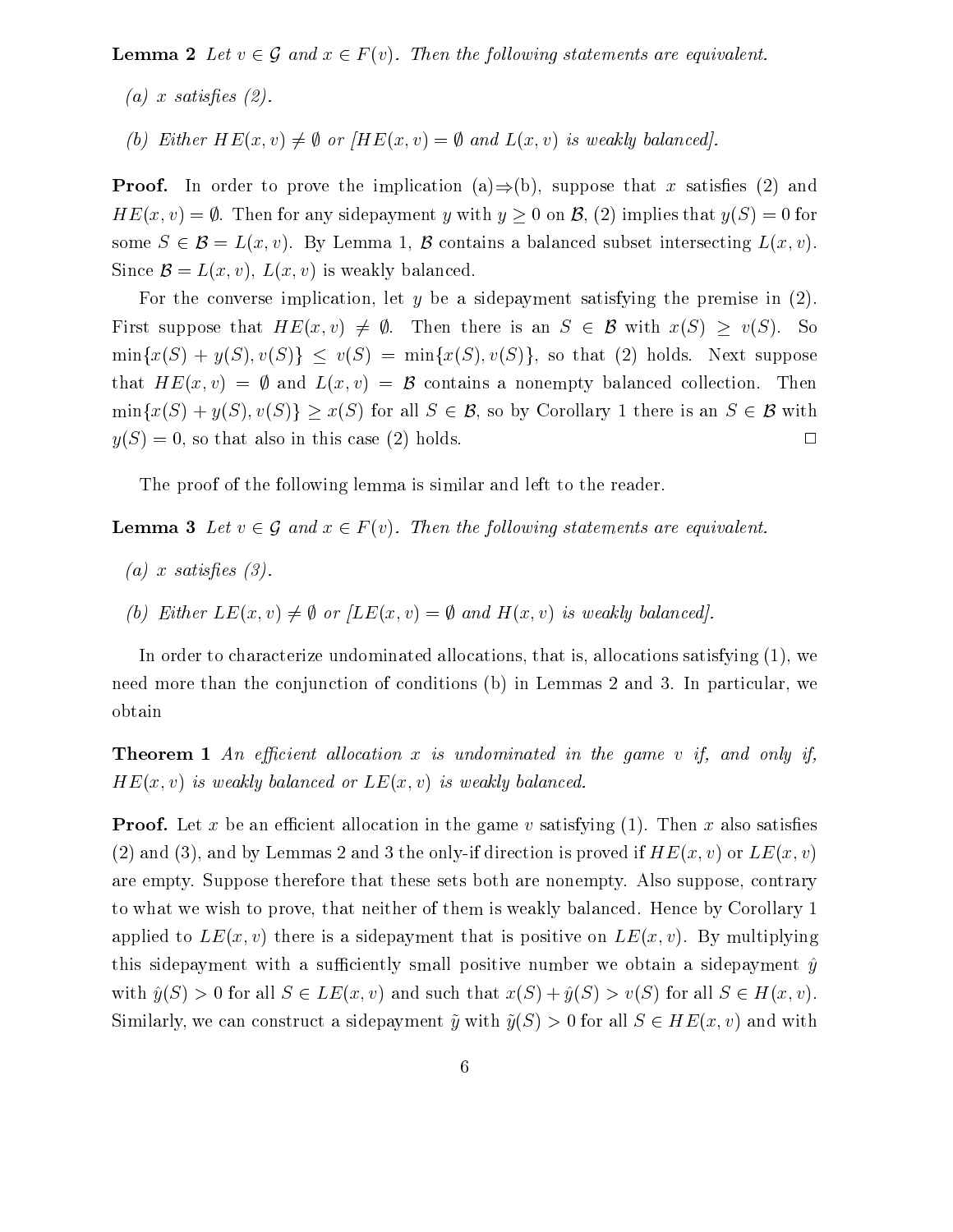$\mathcal{L}(\mathcal{S}) \rightarrow \mathcal{S}(\mathcal{S})$  with the control state  $\mathcal{S}$  . Thus, on HE(x; v), we have minimize  $\mathcal{S}(\mathcal{S})$  $min\{x + \hat{y}, v + \tilde{y}\}\$ , and on  $LE(x, v)$ , we have  $min\{x, v\} = x < min\{x + \hat{y}, v + \tilde{y}\}\$ . This contradicts (1) and completes the proof of the only-if part.

For the if-part, let y and y' be sidepayments satisfying the premise of  $(1)$ , and suppose that  $HE(x, v)$  is weakly balanced or  $LE(x, v)$  is weakly balanced. If  $LE(x, v) = \emptyset$  then  $y(\mathcal{S}) \geq 0$  for all  $\mathcal{S} \in \mathcal{B} = H(x, v)$ , so weak balancedness of  $H(x, v)$  and Corollary 1 imply  $y'(S)=0$  for some  $S \in \mathcal{B}$ . Thus, (1) holds. A similar argument holds for the case where  $HE(x, v) = \emptyset$ . If both  $LE(x, v)$  and  $HE(x, v)$  are nonempty, then  $y \geq 0$  on  $LE(x, v)$ and  $y > 0$  on  $H$   $E(x, v)$ . Since at least one of these sets is weakly balanced, Corollary 1 implies again (1).  $\Box$ 

An important consequence of Theorem 1 is the following corollary.

### **Corollary 2** If v has undominated allocations, then  $\mathcal{B}$  is weakly balanced.

It will turn out later that the converse of this corollary also holds; see Theorem 5 in Section 4. Moreover, Corollary 2 implies that for an uncertain cooperative game to have an undominated pair, the set of coalitions  $\beta$  must be weakly balanced.

## 3.2 Stability and Domination

As is well known since the work of Bondareva (1963) and Shapley (1967), balancedness is closely related to the existence of the core and the anticore of a game. An efficient allocation x is in the [anti]core of the game v if  $x(S) \geq \lfloor \leq v(S) \rfloor$  for all  $S \in \mathcal{B}$ . A game v is called |anti|balanced if  $v(N) \geq |\leq| \sum_{S \in B} \lambda_S v(S)$  for every balanced set B with balancing weights  $\lambda_S, S \in B$ . The theorem of Bondareva and Shapley was first formulated for the case of games restricted to a balanced collection  $\mathcal{B}$ , by Faigle (1989). It states that a game has a nonempty [anti]core if, and only if, it is [anti]balanced. It follows, in particular, that if B is minimally balanced, then every game <sup>v</sup> has <sup>a</sup> nonempty core or <sup>a</sup> nonempty anticore.

**Definition 3** An allocation x in a game v is *stable* if it is in the core or in the anticore of v. S. Andrew Communication and the communication of the communication of the communication of the communication of the communication of the communication of the communication of the communication of the communication of

The relation between stability and domination is straightforward.

Theorem <sup>2</sup> Suppose that B is weakly balanced. Then any stable al location <sup>x</sup> in <sup>a</sup> game <sup>v</sup> is undominated.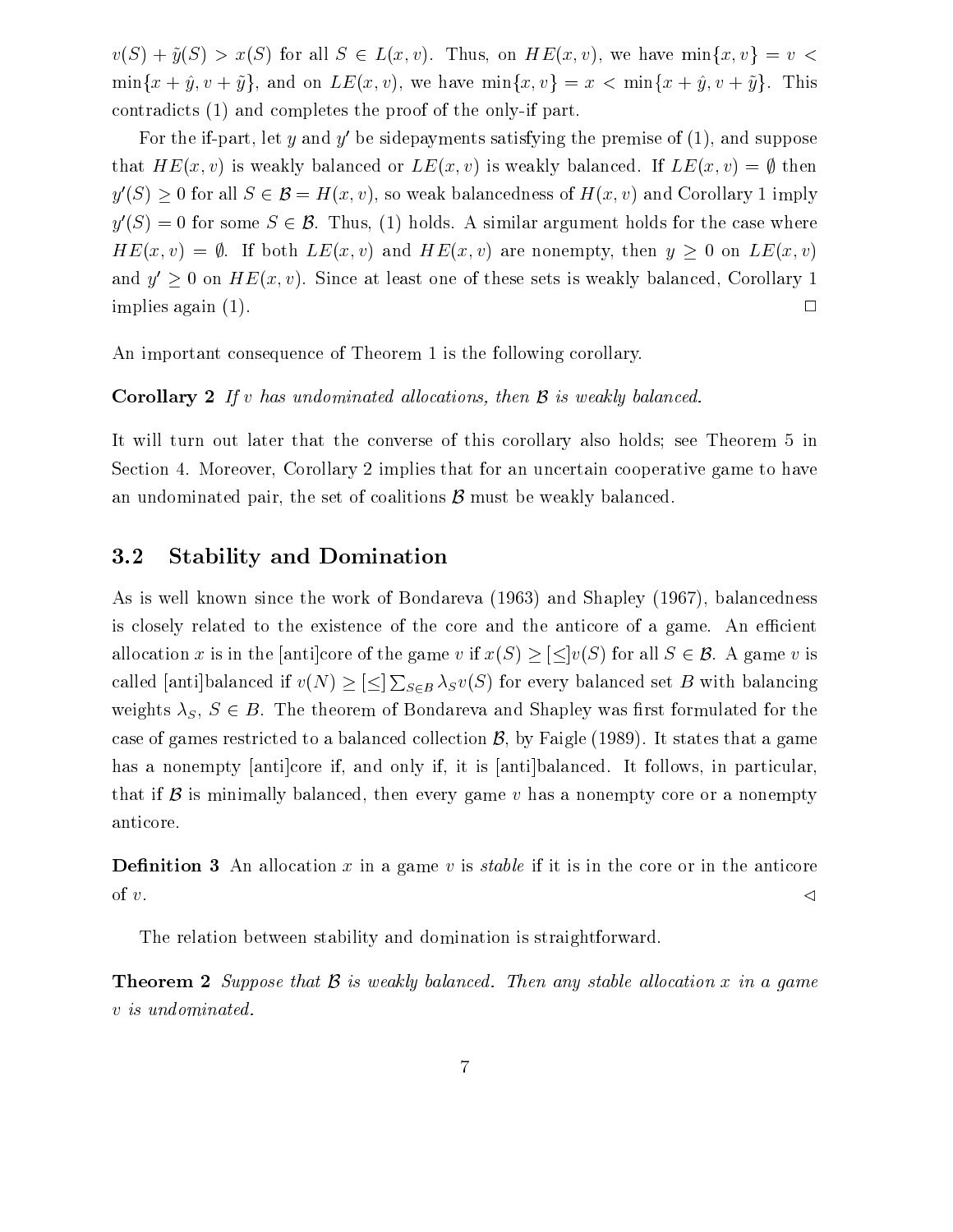**Proof.** If x is stable in v, then  $\mathcal{B} = HE(x, v)$  or  $\mathcal{B} = LE(x, v)$ . By weak balancedness of  $\beta$  and Theorem 1, x is undominated.  $\Box$ 

It easy to construct an example of an undominated allocation in a game <sup>v</sup> that is not stable, although the game v does have stable allocations. For example, let  $N = \{1, 2, 3\},\$  $\mathcal{B} = \{\{1\}, \{2\}, \{2,3\}\}, v(\{1\}) = 0, v(\{2\}) = 2, v(\{2,3\}) = 0, \text{ and } v(N) = 4.$  Then B is weakly balanced and v has a nonempty core. The efficient allocation  $(0, 1, 3)$  is undominated by Theorem 1 but it is not in the core.

## 4 Values

In this section we consider uncertain cooperative games, that is, pairs  $(w, w^-)\in {\bf y}\times{\bf y},$  and we investigate the following question. Can we find a value, that is, a mapping  $\varphi: \mathcal{G} \to \mathbb{R}^N$ with  $\varphi(v) \in F(v)$ , such that  $(\varphi(w), \varphi(w'))$  is an undominated pair for every uncertain cooperative game  $(w, w) \in \mathcal{G} \times \mathcal{G}$ : A value with this property will be called *aomination*  $efficient.$ 

### 4.1 Minimally Balanced Collections

We begin by analyzing the case of a minimally balanced collection. It turns out that, in this setting, we can characterize all domination efficient values. Throughout this subsection, <sup>B</sup> is <sup>a</sup> minimally balanced set, say <sup>B</sup> <sup>=</sup> fS1;:::;Skg, with weight set (Sj )j=1:::;k. That these weights are unique is a well known fact, first proved by Shapley (1967).

Recall from Section 2 that a pair  $(z, z)$  in F (w)  $\times$  F (w)) is undominated in (w, w) if, and only if,  $z = z$  is undominated in  $w = w$ . Since  $\bm{\beta}$  is minimally balanced, Theorem 1 implies that either  $L(z - z, w - w) = y$  or  $\pi(z - z, w - w) = y$ . In the first case,  $z - w \geq z - w$  and in the second case,  $z - w \leq z - w$  on  $\mathcal{D}$ . We have just proved the following lemma.

**Lemma 4** Let B be minimally balanced, and let  $\varphi$  be a domination efficient value. Then, for all  $w, w' \in \mathcal{G}$ ,

$$
\varphi(w)(S) - w(S) \le \varphi(w')(S) - w'(S) \text{ for all } S \in \mathcal{B}
$$

or

$$
\varphi(w)(S) - w(S) \ge \varphi(w')(S) - w'(S) \text{ for all } S \in \mathcal{B}.
$$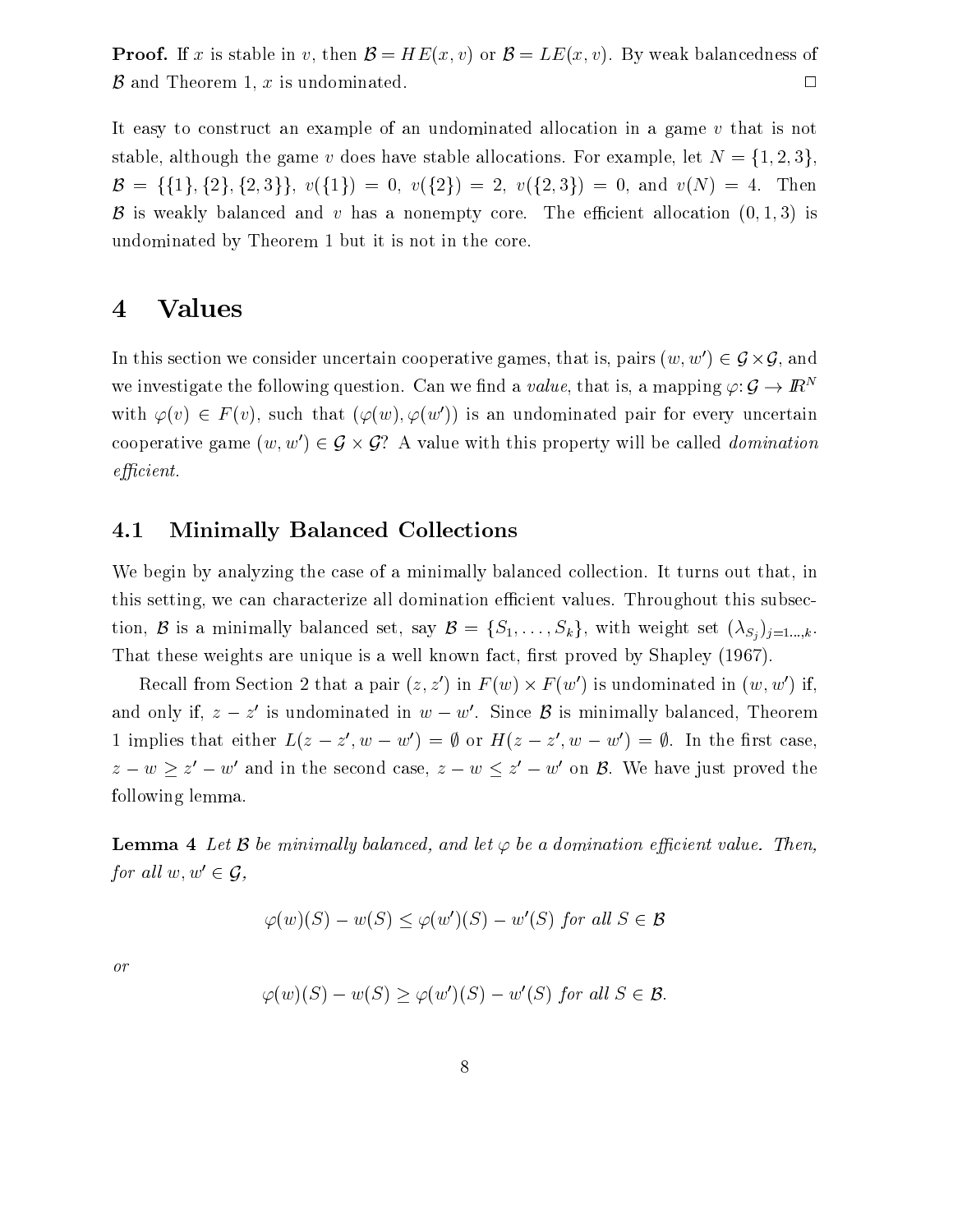A set  $P \subseteq I\!\!R$  is a monotone path if for every  $t \in I\!\!R$  there is a unique point  $p \in P$ with  $\sum_{i=1}^k p_i = t$  and for all  $p, p' \in P$  it holds that  $p \geq p'$  or  $p \leq p'$ .

A *monotone B-path* is a monotone path  $P \subseteq I\!\!R^*$  satisfying, moreover, that for every  $p \in P$  there is an  $x \in \mathbb{R}^N$  such that, for every  $j = 1, \ldots, \kappa$ , we have  $x(s_j) = p_j/\lambda_{S_j}$ . We say that a value  $\varphi$  is associated with the monotone B-path P if for every game  $v \in \mathcal{G}$ there is a  $p \in P$  with  $\varphi(v)(S_j) - v(S_j) = p_j/\lambda_{S_j}$  for every  $j = 1,\ldots,k$  and  $\varphi(v) \in F(v).$ Clearly, since the indicator vectors corresponding to a minimally balanced collection form a mearly independent system, any monotone path  $P\subseteq I\!\!R$  is a monotone  $D$ -path for a minimally balanced collection of size  $k$ .<br>We now obtain

**Theorem 3** Let  $\beta$  be minimally balanced, let  $P \in I\!\!R^{\alpha}$  be a monotone  $\beta$ -path, and let  $\varphi$ be an associated value. Then  $\varphi$  is domination efficient.

**Proof.** Consider two arbitrary games  $w, w' \in \mathcal{G}$  and define  $z = \varphi(w)$  and  $z' = \varphi(w')$ . It is sufficient to prove that  $(z, z')$  is an undominated pair. Take  $x \in F(w)$  and  $x' \in F(w')$ and suppose that for every  $S \in \mathcal{B}$  we have

$$
\min\{x(S) - w(S), x'(S) - w'(S)\} \ge \min\{z(S) - w(S), z'(S) - w'(S)\}.
$$

It is sufficient to prove that not all these inequalities are strict; in fact, we can demonstrate that all of them are actually equalities. Let  $p, p' \in P$  correspond to  $z, z'$  so that  $z(S_i)$  –  $w(S_j) = p_j/\lambda_{S_j}$  and  $z(S_j) - w(S_j) = p_j/\lambda_{S_j}$  for every  $j = 1,\ldots,k$ . Without loss of generality, suppose  $p' \geq p$ . Then

$$
\min\{x(S) - w(S), x'(S) - w'(S)\} \ge z(S) - w(S)
$$

for all  $S \in \mathcal{B}$ . This implies  $x(S) \geq z(S)$  for all  $S \in \mathcal{B}$  and hence

$$
w(N) = x(N) = \sum_{i \in N} \sum_{S \in \mathcal{B}: i \in S} \lambda_S x_i = \sum_{S \in \mathcal{B}} \lambda_S x(S) \ge \sum_{S \in \mathcal{B}} \lambda_S z(S) = z(N) = w(N),
$$

hence all inequalities are equalities.

The following converse of Theorem 3 completes the characterization of domination efficient values for the minimally balanced case.

**Theorem 4** Let  $\mathcal B$  be minimally balanced, and let  $\varphi$  be a domination efficient value. Then there exists a monotone  $\mathcal B\text{-}$ path  $P$  to which  $\varphi$  is associated.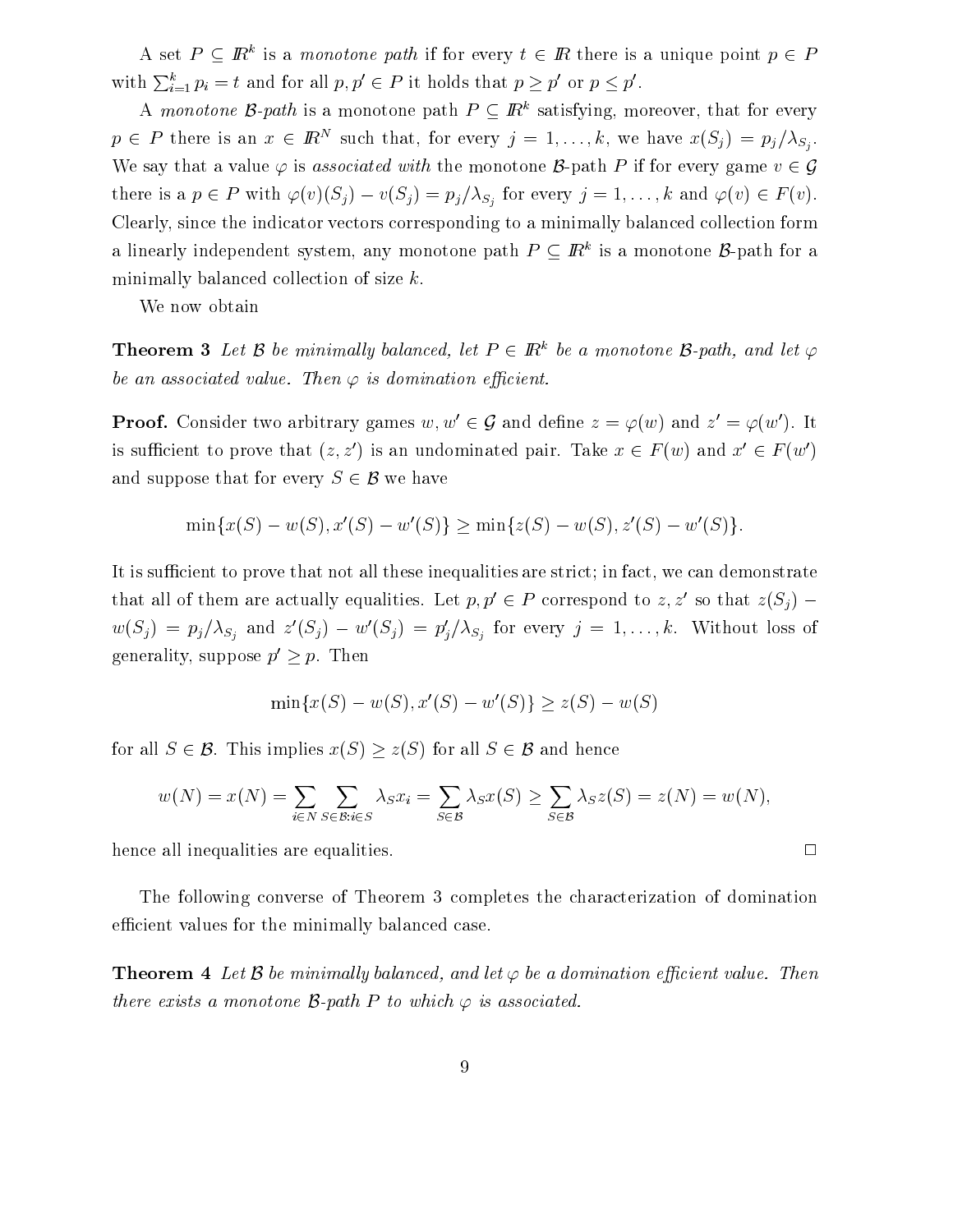**Proof.** For every  $t \in I\!\!R$  define the game  $v_{\ell} \in \mathcal{G}$  by  $v_{\ell}(N) = t$  and  $v_{\ell}(S) = 0$  for every  $S \in \mathcal{B}$ , and define the vector  $p^* \in I\!\!R^*$  by  $p_j^* = \lambda_{S_j} \varphi(v^*)(S_j)$  for every  $j = 1, \ldots, k$ . Then

$$
\sum_{j=1}^k p_j^t = \sum_{j=1}^k \lambda_{S_j} \varphi(v^t)(S_j) = \varphi(v^t)(N) = t
$$

for every  $t \in I\!\!R$ . Moreover, by Lemma 4,  $p > p$  whenever  $t > s$ . Hence  $P := \{p : t \in I\!\!R\}$ is a monotone B-path.

It suffices to show that  $\varphi$  is associated with this path. To this end, let v be an arbitrary game. Lemma 4 implies that for every  $t \in \mathbb{R}$  it holds that

$$
\varphi(v)(S_j) - v(S_j) \ge \varphi(v^t)(S_j) - v^t(S_j) \text{ for all } j = 1, 2, \dots, k
$$

or

$$
\varphi(v)(S_j) - v(S_j) \leq \varphi(v^t)(S_j) - v^t(S_j) \text{ for all } j = 1, 2, \dots, k,
$$

that is, that

$$
\varphi(v)(S_j) - v(S_j) \ge p_j^t / \lambda_{S_j} \text{ for all } j = 1, 2, \dots, k
$$

or

$$
\varphi(v)(S_j) - v(S_j) \le p_j^t / \lambda_{S_j} \text{ for all } j = 1, 2, \dots, k.
$$

Because P is a monotone path it follows that  $\varphi(v)(S_j) - v(S_j) = p_j/\lambda_{S_j}$  for some  $p \in P$ . Moreover,  $\varphi(v) \in F(v)$  by definition. Hence,  $\varphi$  is associated with P.

It should be noted that, if the set of indicator vectors is smaller than  $n$ , a monotone B-path does not uniquely determine an associated value, since the involved systems of linear equations does not have a unique solution. For instance, let  $N = \{1, 2, 3\}$  and let  $\mathcal{B} = \{\{1\}, \{2,3\}\}\.$  Then, in a monotone  $\mathcal{B}$ -path P with an associated value  $\varphi$ , only the sum  $\varphi_2(v) + \varphi_3(v)$  is determined through P, but not the separate values for players 2 and 3.

### 4.2 Existence

As long as the weakly balanced set B determines <sup>a</sup> linearly independent set of characteristic vectors, monotone B-paths with associated values can be constructed as in the preceding subsection. These associated values are again domination efficient. For example, suppose  $N = \{1, \ldots, 4\}$  and let

$$
\mathcal{B} = \{ \{1, 2\}, \{3, 4\}, \{1, 3\}, \{2, 4\} \}.
$$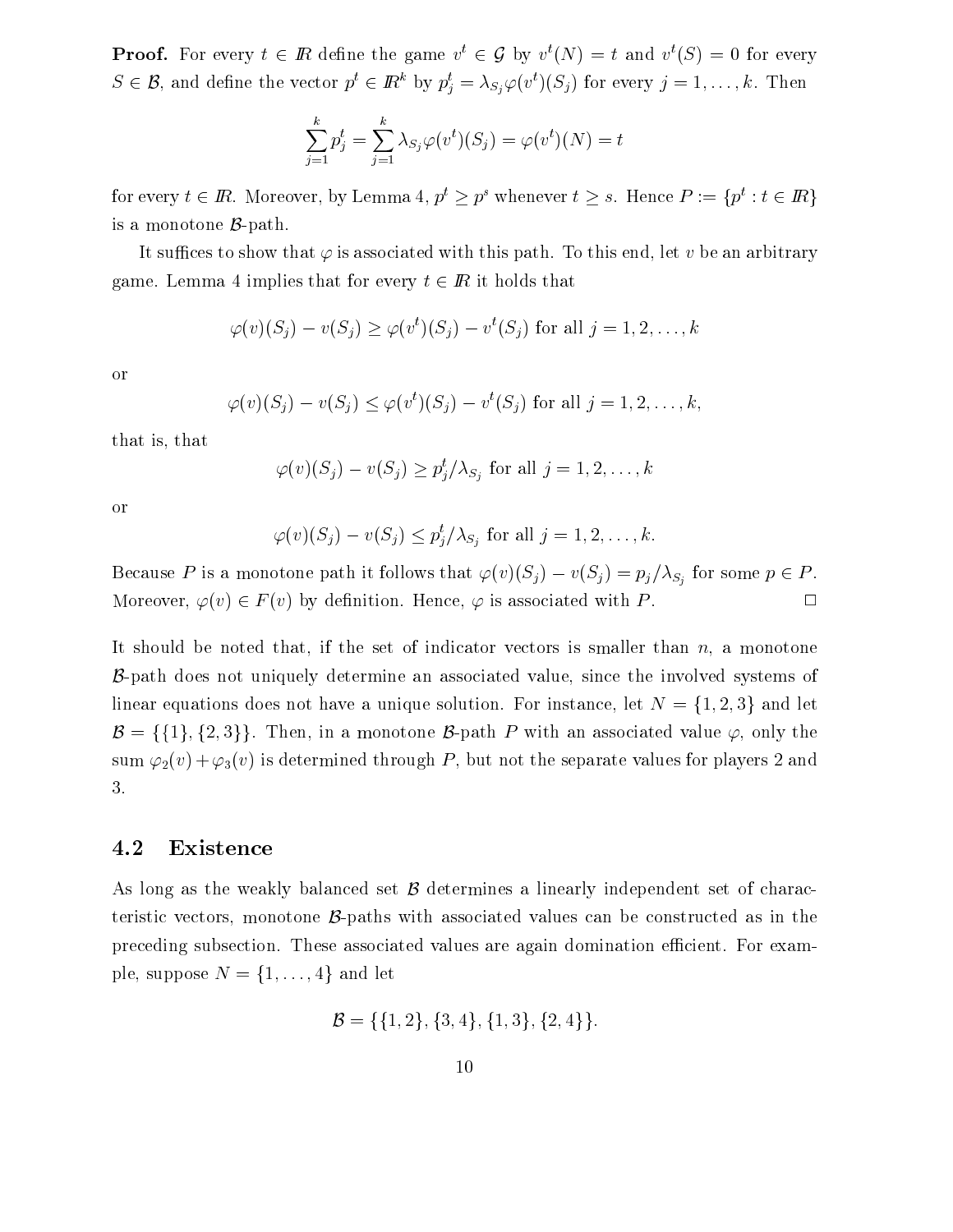This set is not minimally balanced, but the construction used in the proof of Theorem 4 is still possible. It is not clear what a complete characterization of all domination efficient values would look like without the minimal-balancedness assumption. We can, however, completely settle the existence question regarding domination efficient values. Observe that it is easy to construct undominated allocations from a domination efficient value. Hence, from the remark following Corollary 2, we already know that  $\beta$  has to be weakly balanced in order to ensure that a domination efficient value exists. The following theorem demonstrates that weak balancedness is also sufficient for existence. Additionally, this implies the existence of undominated allocations in certain games.

### Theorem <sup>5</sup> If B is weakly balanced, there exists <sup>a</sup> domination ecient value.

Proof. Because B is weakly balanced, there exists <sup>a</sup> nonempty minimally balanced subcollection  $\mathcal{C} \subseteq \mathcal{B}.$  Define a monotone C-path as in the previous subsection and let  $\varphi$  be a value associated with this path. This implies that we have

$$
\varphi(v)(S) - v(S) \ge \varphi(w)(S) - w(S)
$$
 for all  $S \in \mathcal{C}$ 

or

$$
\varphi(v)(S) - v(S) \le \varphi(w)(S) - w(S) \text{ for all } S \in \mathcal{C}.
$$

This implies that, for all  $v, w \in \mathcal{G}$ , there do not exist  $x \in F(v)$  and  $y \in F(w)$  such that

$$
\min\{x(S) - v(S), y(S) - w(S)\} > \min\{\varphi(v)(S) - v(S), \varphi(w)(S) - w(S)\}\tag{4}
$$

for all  $S \in \mathcal{C}$ . Because  $\mathcal{C} \subseteq \mathcal{B}$ , this immediately implies that there do not exist  $x \in F(v)$ and  $y \in F$  (w) such that (4) holds for all  $S \in \mathcal{B}$ . Therefore,  $\varphi$  is domination efficient.  $\Box$ 

### 4.3 More Than Two States

As mentioned in Section 2, the definition of a domination efficient value can be modified by employing an alternative notion of dominance that is not restricted to two states. Specifically, we could require the following.

**Definition** 4 for  $m > 2, w^2, \ldots, w^m \in Q$ , and  $q^j, z^j \in F(w^j)$  ( $j = 1, \ldots, m$ ), we say that the  $m$ -tuple  $(q_1, \ldots, q_n)$  generalized dominates the  $m$ -tuple  $(z_1, \ldots, z_n)$  if for every <sup>S</sup> 2 B we have

$$
\min\{q^j(S) - w^j(S) : j = 1, \dots, m\} > \min\{z^j(S) - w^j(S) : j = 1, \dots, m\}.
$$

If there is no  $m$ -tuple  $(q^+, \ldots, q^m)$  generalized dominating  $(z^*, \ldots, z^m)$  then the latter *m*-tuple is called *generalized undominated* in  $(w^1, \ldots, w^m)$ .  $\blacksquare$ ). The contract of the contract of the contract of the contract of the contract of the contract of the contract of the contract of the contract of the contract of the contract of the contract of the contract of the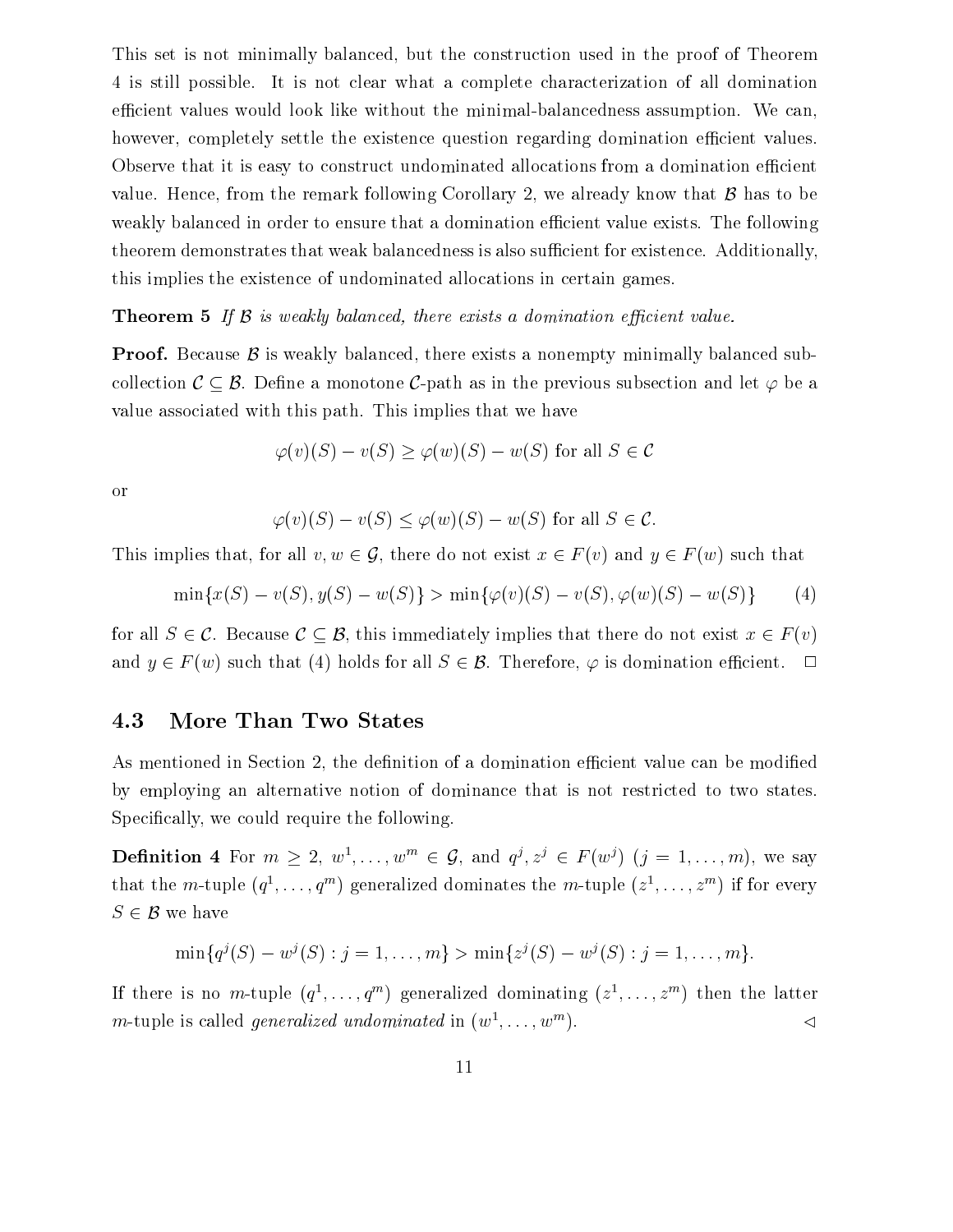Accordingly, a generalized domination efficient value can be defined. Clearly, a generalized domination efficient value is a domination efficient value. Furthermore, because the values of Theorems 3 and 5 satisfy this stronger notion of domination eciency, all results of this section can be generalized by allowing for an arbitrary number of possible states. Therefore, we obtain the following corollaries to Theorems 3 to 5.

**Corollary 3** If  $\beta$  is weakly balanced, there exists a generalized domination efficient value.

**Corollary 4** Let  $\beta$  be minimally balanced, and let  $\varphi$  be a generalized domination efficient value. Inen there exists a monotone  ${\mathcal B}$ -path  $P$  to which  $\varphi$  is associated.

**Corollary 5** Let B be minimally balanced, let  $P \in \mathbb{R}^k$  be a monotone B-path, and let  $\varphi$ be an associated value. Then  $\varphi$  is generalized domination efficient.

## 5 Concluding Remarks

This paper provides an analysis of domination efficiency defined for TU games. A related question is what happens if our notion of domination is modied by requiring weak inequalities with at least one strict inequality instead of the strict inequalities in Definition 1. Many of the results in this paper can be modied quite easily to apply to this alternative framework of strongly undominated allocations and strong domination efficiency as well. In particular, an analogue of Theorem 1 can be established, and an equivalence rather than an implication regarding stable allocations and strongly undominated allocations can be derived. Furthermore, the characterization of values associated with monotone B-paths remains to be valid in the case of minimally balanced collections. The most important difference is that the existence issue is an open problem. Balancedness of B is necessary for the existence of strongly domination ecient values but it is not sufficient. This alternative model and its properties is an issue to be explored in future work.